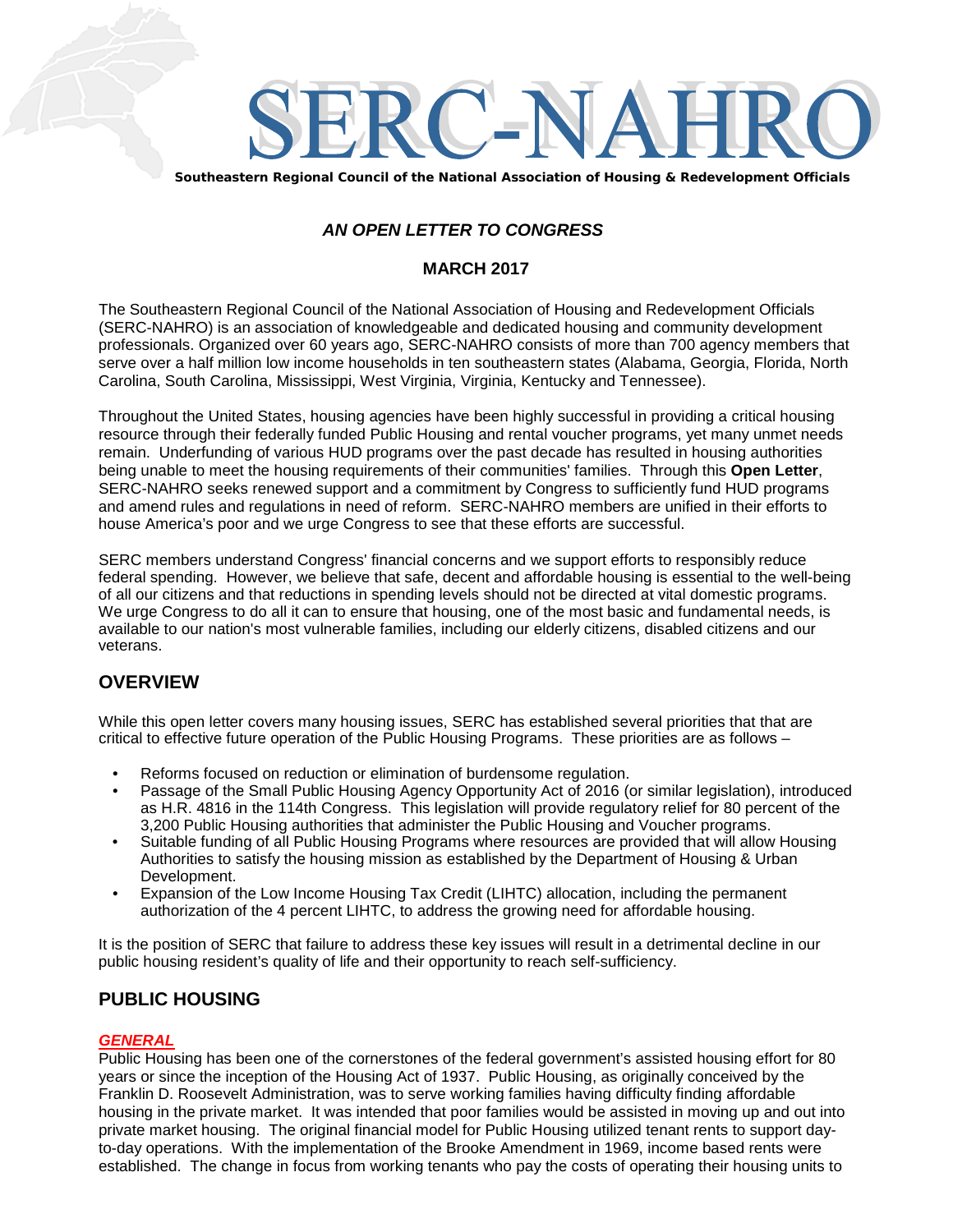low-income residents created the need for continuing federal subsidies. In addition, the implementation of income based rents created a disincentive for resident's to strive for self-sufficiency and has made the programs vulnerable to fraud. With the passing of the Brooke Amendment, Congress committed to fund the difference between what low-income tenants could pay for rent and the actual costs of operation – in return for agencies serving the lowest income residents. Unfortunately, Congress has not lived up to its funding responsibilities established decades ago. **Public Housing Authorities would prefer that the appropriate resources be provided to satisfy our housing mission, however, if adequate funding can't be appropriated then regulatory burdens must be relieved.**

#### *OPERATING FUND*

Housing Authorities are struggling to manage their Public Housing programs with heavily prorated funding. The estimated need to fully subsidize the Operating Fund for 2017 is \$5.46 Billion. The 2017 Presidential Budget requests \$4.57 billion for the Operating Fund, an amount that provides housing authorities with an estimated 84 percent proration of eligibility, which falls well short of what is needed to efficiently operate the Public Housing Programs. Housing authorities are working with less staff, foregoing needed maintenance projects, and trying to make the reduced funding they receive cover ever-increasing expenses. Recent media releases reflect that as much as \$600 million may be cut from the Operating Fund for the calendar year 2018 Budget resulting in a 73 percent proration. Many housing authorities will find it difficult, if not impossible, to successfully operate under these conditions. SERC urges Congress to consider the adverse impact decreased funding has had over the last several years and find additional dollars to fully fund this critical housing program.

## *CAPITAL FUND*

A huge need still remains for sufficient Capital Funds to preserve Housing Authorities' Public Housing stock. Year after year, Congress has underfunded the Capital Fund Program creating a massive backlog of capital needs. The repeated failure to adequately fund this program has resulting in the loss of viable units, deferment of needed repairs, and has been an impediment to proper facility management. The 2017 Presidential Budget requests \$1.87 billion in capital funding for the calendar year, far less than the estimated \$5.0 billion in need for 2017 and well below the \$3.5 billion in annually accruing capital needs. The need for capital improvements increases with the aging of the housing stock, while appropriations have dwindled. As a result, a deficit of approximately \$17 billion of estimated needs has accrued over the past six years. Recent media releases reflect that as much as \$1.5 billion may be cut from the Capital Fund for the calendar year 2018 Budget essentially eliminating the program. SERC urges Congress to provide \$5.0 billion in Capital Funding for 2017; otherwise, the physical needs of our public housing properties will continue to grow, threatening its viability.

#### *PUBLIC HOUSING PROGRAM REFORMS*

A recent Presidential Executive Order directs each government agency to establish a regulatory reform task force. An earlier Executive Order instructs government agencies to eliminate two old regulations for every new regulation issued. **If funding continues to be reduced, regulatory reform will become critical.** SERC encourages Congress to take the following actions to address this:

- Passage of the Small Public Housing Agency Opportunity Act of 2016 (or similar legislation), introduced as H.R. 4816 in the 114th Congress. This legislation is designed to provide regulatory relief to 80 percent of the 3,200 Public Housing authorities that administer only a small fraction of the financial resources provided through the Public Housing and Voucher programs. This proposal is a result of HUD's own study, conducted by the IBM Study Group, which revealed that small housing authorities - defined as less than 550 units - only account for 20% of the total inventory of Public Housing & Vouchers and account for 10% of the total federal funding for these programs. The Small Public Housing Agency Opportunity Act introduces a number of significant reforms, including revised assessment systems, limits administrative requirements, alternative rent structures, fungibility of housing assistance, and other time- and cost-saving measures. We encourage passage of H.R. 4816 and ask that our Senators take up similar legislation in the Senate. If Congress does not pass this proposal, SERC requests that the recommendations contained in the Small Public Housing Agency Opportunity Act be incorporated into any larger reform bill Congress might consider.
- Institute a moratorium on new rules, regulations and reporting requirements until such time that adequate funding can be provided to support heavier work-loads.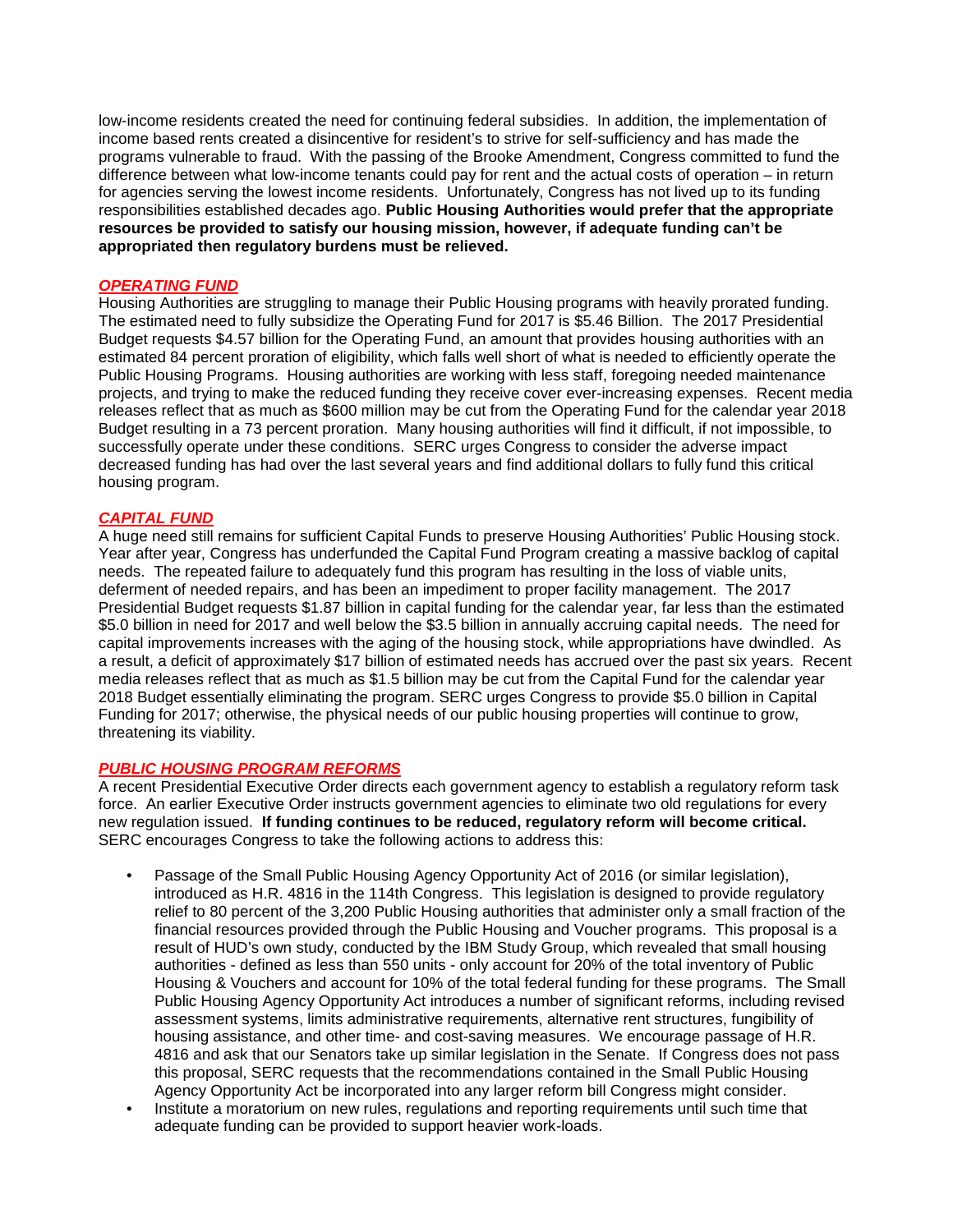- Suspend HUD's non-statutory PHAS scoring. Housing Authorities cannot be expected to perform efficiently and effectively with chronic underfunding. PHAS scoring should be advisory until adequate funding can be restored.
- Allow agencies to charge a fair and reasonable minimum rent. A minimum rent of \$50 was established in by the Quality Housing & Work Responsibility Act of 1998 (QHWRA). It has been nearly 18 years since the passage of QHWRA and the minimum rent amount has not been adjusted for inflation or market conditions.
- Allow blanket regulatory suspensions and waivers under 24 CFR Part 5.
- Reauthorization and broad-based expansion of the Moving to Work (MTW) demonstration in a manner that protects existing MTW agreements while providing a significant number of new MTW agencies with financial flexibility and the freedom to pursue innovative policies and practices. The 2016 Omnibus Bill expanded MTW to an additional 100 agencies in 2016. SERC-NAHRO members support additional expansion the program to 250 additional agencies.
- For several years now, funding bills have included language exempting housing authorities that own and operate 400 or fewer Public Housing units from asset management requirements. We ask that this exemption be made permanent through statute.
- Allow local flexibility in the establishment of policies to address over-income households.
- Suspension of HUD efforts to re-federalize Central Office Cost Centers (COCC) funds.

## *RENTAL ASSISTANCE DEMONSTRATION*

The Rental Assistance Demonstration (RAD) has both proponents and opponents in the housing industry, largely because of the funding uncertainties that still exist. While RAD is one way to ensure the preservation of Public Housing properties, it is not and should not be seen as a substitute for responsible funding for operating and capital funds under the traditional Public Housing program. SERC-NAHRO encourages Congress to direct HUD to work closely with the National Association of Housing and Redevelopment Officials and the Public Housing Authorities Directors Association to address flaws and ensure the success of RAD so that additional housing authorities will have the option to convert Public Housing units to the Section 8 platform. In that regard, we believe RAD should change from a demonstration to a permanent program. Working together, HUD, NAHRO and PHADA can achieve results that do not undermine the fiscal stability of the Public Housing program for agencies that opt against conversion.

# **HOUSING CHOICE VOUCHER PROGRAM**

#### *GENERAL*

The Section 8 Housing Choice Voucher (HCV) Program was authorized by Congress in 1974 and has become the dominant form of federal housing assistance since its inception. More than 5 million people in 2.2 million low-income families across the nation use vouchers. Low-income families use vouchers to help pay for housing that they find in the private market. Since its beginning, the HCV Program has **generally** received continuous universal support from Congress and HUD. Unfortunately, following the 2010 federal funding cycle, assistance has been significantly reduced. Once again**, Public Housing Authorities would request that the appropriate resources be provided to satisfy our housing mission, however, if adequate funding can't be appropriated then regulatory burdens must be relieved.**

## *HOUSING CHOICE VOUCHER FUNDING LEVEL*

The 2017 Presidential Budget requests \$18.45 billion for Voucher renewals, which current estimates indicate will fully fund all existing vouchers in the program. However, several years of underfunding has caused Housing Authorities to drain their Net Restricted Assets/HAP Reserves to operate the program. As a result, many Housing Authorities have little or no reserves to absorb any increases in Housing Assistance Payments costs throughout the year. The loss of these assets/reserves may result in the loss of or underutilization of vouchers throughout the coming year. This trend will continue into the foreseeable future unless other measures, such as a more favorable renewal funding method or restoration of HAP money lost through the sequestration, are taken by Congress. Recent media releases reflect that as much as \$300 million may be cut from the Housing Choice Voucher Program for the calendar year 2018 Presidential Budget, adding to the depletion of the Voucher program that has resulted from prior proration.

## *HCV PROGRAM ADMINISTRATIVE FEES*

In April of 2015, HUD released its Housing Choice Voucher Administrative Fee Study, which found that current levels of funding were vastly below the amounts required to properly administer the program. It appears that no consideration was given to the HCV study as administrative fees for 2016 were funded at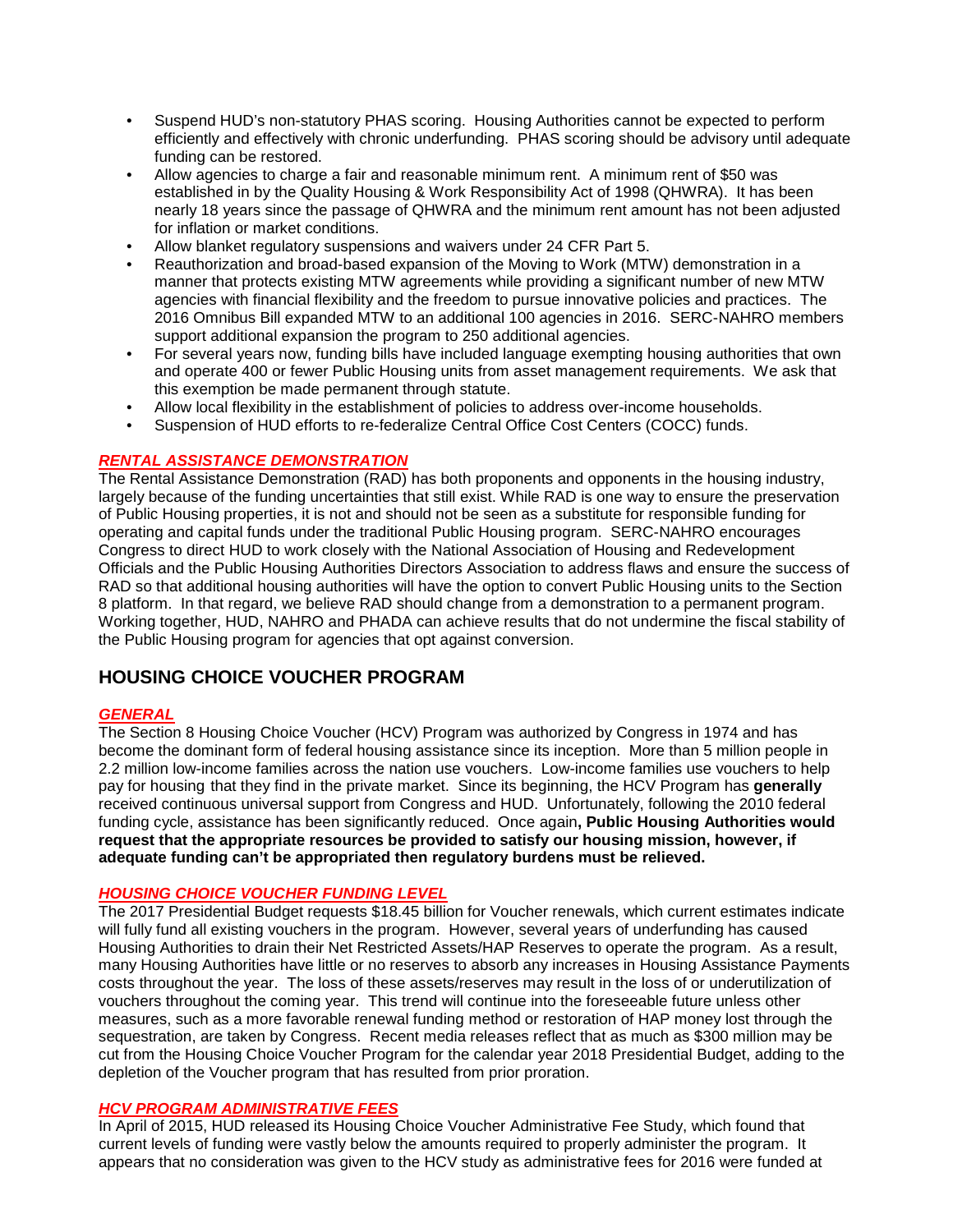\$1.650 billion, an estimated underfunding of over \$500 million or a proration of 74%. Inadequate administrative fees have contributed to the loss of over 100,000 vouchers in recent years. Not since CY 2010 have housing authorities received above 90 percent of their earned administrative fees. The low point was in CY 2013 when the proration was 69%. Compounding the problem, housing authorities only earn an administrative fee for each household leased on the first day of each month, so the downward spiral in the number of families served also adversely affects already low administrative fee earnings. Since FY 2003, the last year housing authorities received 100 percent of their administrative fee eligibility; more than 200 housing authorities have handed back their voucher programs to HUD or transferred them to other housing authorities because they could no longer afford to administer the program. Many housing authorities that have temporarily weathered the cuts have suffered staff layoffs, furloughs and hiring freezes that have increased caseloads, in turn affecting their ability to administer the complex, regulation-heavy Voucher program. The 2017 Presidential Budget requests \$2.077 billion, which is near full funding. Unfortunately, House and Senate Proposals will significantly prorate fees at 78% and 83% respectively. SERC requests that Congress support the Presidential Budget and provide the additional funding necessary to fully fund administrative fees.

## *HOUSING CHOICE VOUCHER PROGRAM REFORMS*

There are several actions Congress and HUD can take to cut future program and administrative costs. In requesting reforms, SERC recognizes the need for balance between program changes, Housing Authorities' responsibility to assist and support residents, and responsible government oversight. SERC encourages Congress to take the following actions to introduce reforms:

- Passage of the Small Public Housing Agency Opportunity Act of 2016 as previously covered in this letter.
- Institute a moratorium on new rules, regulations and reporting requirements until such time that adequate funding can be provided to support heavier work-loads.
- Revise Portability. The portability option that is available to Voucher holders can be challenging, in particular, for small Housing Authorities. Portability can financially impair Housing Authorities that have low fair market rents/payment standards. Essentially, when a Voucher holder "ports" to a higher cost area and that voucher is not absorbed by the receiving authority, the porting Housing Authority's housing assistance payment to the receiving Housing Authority may be more than double for that family than what it was in the original Housing Authority's jurisdiction. The resulting increase in costs reduces the number of local families a Housing Authority is able to assist. In addition, the originating Housing Authority only receives 20 percent of administrative fees for port-billing vouchers, which further exacerbates the problem. SERC proposes that Congress amend the law by requiring receiving Housing Authorities to immediately absorb incoming vouchers if their unit or budget authority utilization is less than 95 per cent. In any case, receiving housing authorities should be required to absorb ported families within 90 days of the initial lease. Further, it should be at each Housing Authority's option whether it will port a family to an area where the Fair Market Rent (FMR) exceeds the initial Housing Authority's FMR by more than 10%.
- Suspend HUD's non-statutory SEMAP scoring. Housing Authorities cannot be expected to perform efficiently and effectively with chronic underfunding. SEMAP scoring should be advisory until adequate funding can be restored.
- Reduce the time-consuming nature of annually collecting utility consumption and cost data by allowing Housing Authorities to develop their utility charts based on one structure type only and, for those Housing Authorities serving multiple counties, allow the averaging of utility consumption and costs on a countywide basis. Currently, most housing authorities must determine utility costs for multiple types of structures.
- Allow housing authorities to implement reduced voucher payment standards in a more judicious manner. SERC recommends that Congress require HUD to reduce the current time frames required of agencies to implement reduced payment standards from the households' second reexamination to the greater of 90 days from the date the household is notified or a household's lease anniversary date. This would provide housing authorities with the opportunity to more quickly remedy their funding shortfalls within the existing HAP amounts provided while not imposing undue hardships on families or owners.
- Allow agencies to charge a fair and reasonable minimum rent. A minimum rent of \$50 was established in by the Quality Housing & Work Responsibility Act of 1998 (QHWRA). It has been nearly 18 years since the passage of QHWRA and the minimum rent amount has not been adjusted for inflation or market conditions.